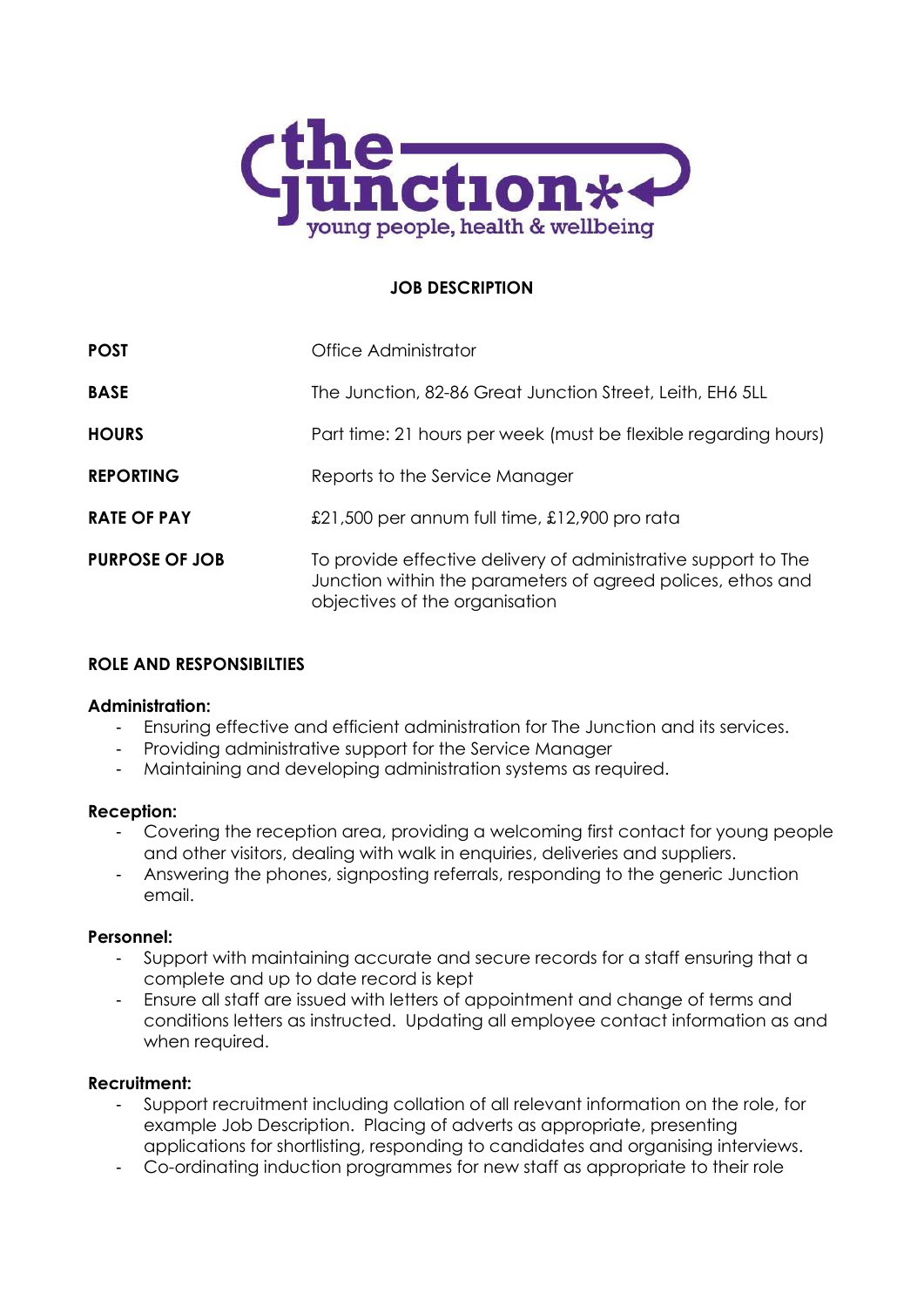### **IT:**

- To be the main internal contact and support for staff with simple IT issues, and liaising with external support as required. Ensuring all IT equipment and software at functions and is fit for purpose.
- Be the first point of contact with the external IT company.

## **Building:**

- Ensuring the smooth operation of the office in terms of repairs and maintenance.
- Being the first point of contact for any tenants of our rented space The 86 Space
- Overall Responsibility for the management of waste and recycling

## **Reviewing suppliers:**

- Main point of contact for all suppliers, building and maintaining relationships
- Carrying out regular reviews of all suppliers towards the end of contracts or annually to ensure best value for all purchases.

## **Health & Safety:**

Assisting the Service Manager in ensuring that the premises is compliant in all aspects of health and safety regulations. Act as the designated fire warden ensuring appropriate training and drills are performed and documented regularly.

## **Meeting and Events Facilitation:**

- Support with Governance Administration taking minutes and supporting the organisation of meetings. Supporting the service manager with the preparation of board papers
- Supporting staff with the organisation of development days, open days, AGM and any other events.

## **Other:**

- Any other duties relevant to the post or organisation as requested by the Service Manager.
- The job description is overview of the role, it is not an exhaustive list of all duties. It is recognised that job may evolve over time to meet the needs of the young people.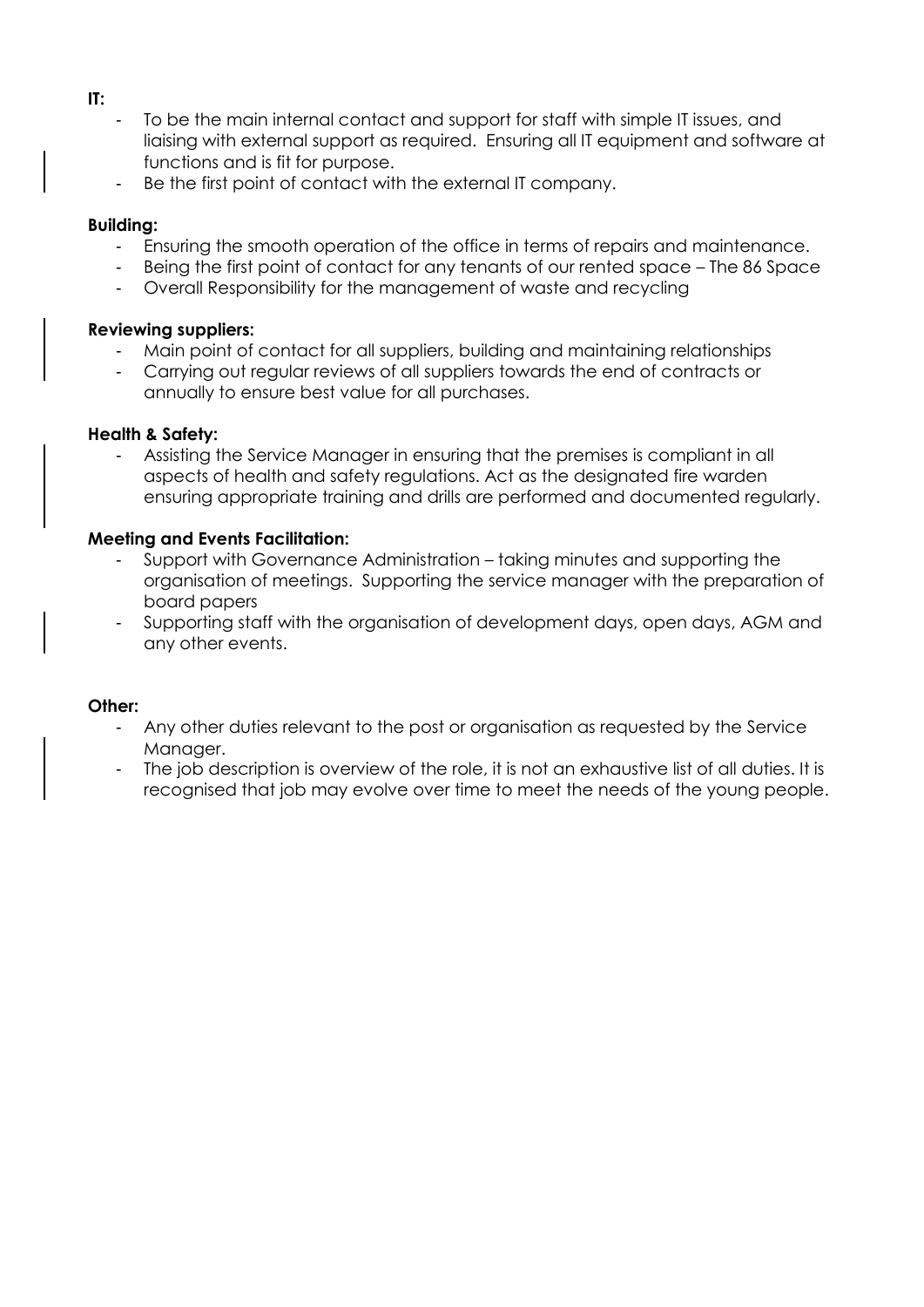# **PERSON SPECIFICATION:** Office Administrator

| <b>CRITERIA</b>                       | <b>ESSENTIAL</b>                                                                                                                                                                                                                                                                                                                                                                                           | <b>DESIRABLE</b>                                                                                                                                                                                                        |
|---------------------------------------|------------------------------------------------------------------------------------------------------------------------------------------------------------------------------------------------------------------------------------------------------------------------------------------------------------------------------------------------------------------------------------------------------------|-------------------------------------------------------------------------------------------------------------------------------------------------------------------------------------------------------------------------|
| <b>EXPERIENCE</b>                     | Experience in similar role<br>$\bullet$<br>Experience of administrative<br>$\bullet$<br>practices and support<br>Experience of managing<br>$\bullet$<br>inboxes and maintaining<br>systems                                                                                                                                                                                                                 | Experience of working in the<br>$\bullet$<br>third sector<br>Experience of Health & Safety in<br>$\bullet$<br>the workplace<br>Experience maintaining IT<br>$\bullet$<br>systems/trouble shooting<br>technical problems |
| <b>KNOWLEDGE</b><br><b>AND SKILLS</b> | Competence in using internet,<br>$\bullet$<br>IT and email systems<br>Competence using Microsoft<br>$\bullet$<br>Word, Excel and PowerPoint<br>and Pivot Tables<br>Excellent verbal and written<br>$\bullet$<br>communication skills<br>Good numeracy skills<br>$\bullet$                                                                                                                                  | Evidence of ongoing<br>$\bullet$<br>professional development<br>Sound understanding of issues<br>$\bullet$<br>affecting young people                                                                                    |
| <b>PERSONAL</b><br><b>QUALITIES</b>   | Enthusiastic and well-<br>$\bullet$<br>motivated<br>Effective communicator with<br>$\bullet$<br>people of all ages and<br>backgrounds<br>Committed and open to<br>$\bullet$<br>challenge<br>Commitment to work as a<br>$\bullet$<br>team and on own initiative<br>Ability to work flexibly<br>$\bullet$<br><b>Strong Organisation Skills</b><br>Committed to working to the<br>Junction's values and ethos |                                                                                                                                                                                                                         |